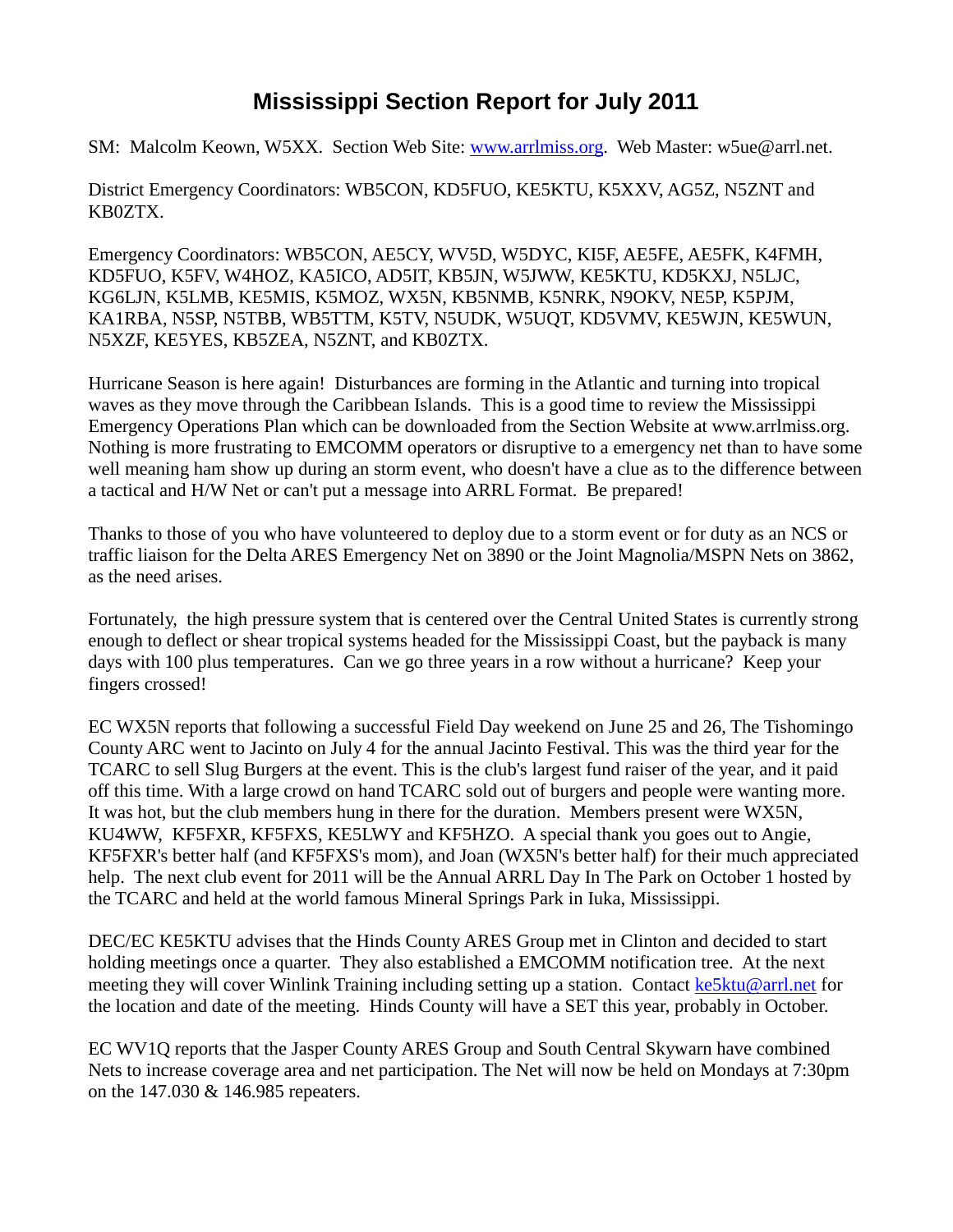K5DMC has taken over as Manager of the Mississippi/Arkansas CW Traffic Net which meets on 3570 at 6:45 local everyday. This is not a high speed net, so check in and build up your CW. Better still bring some traffic.

You think QRN is tough on 80/160 during the Summer, think a little lower in frequency. From below the Broadcast Band, WD2XSH/6 (aka W5THT) reports during a CW QSO with WD2XSH/7 (W5JKV) in Louisiana, W5JKV was heard by SWL VK1SV (Australia). Further, during a later QSO, both stations were heard in Alaska.

The Northeast Mississippi Radio Amateurs Newsletter reports that they now have an EMCOMM trailer. Club representatives will visit the Tishomingo County Club to get some tips on how to set up the trailer for the most efficient operating conditions.

EC KD5VMV relays that the DeSoto County Emergency Services taught a Community Emergency Response Team Course this past weekend for the United Methodist Church Disaster Response organization. The CERT course teaches members of the general public how to prepare for disasters and then assist the professional rescuer in the post disaster environment. The course includes: Disaster Preparedness, Disaster Fire Suppression, Disaster Medical Operations (First Aid), Light Search and Rescue Operations, and Disaster Psychology. Those teaching the course were KE5WKF, N5UOV, and KD5VMV.

DEC/EC WB5CON advises that Alcorn County ARES provided a Technician Class and testing session for the Mississippi State Guard. As it turns out, a group from the Mississippi Army National Guard was also in the class, plus a few civilian walk-ins. The ARES Group tested 22 people and 7 passed. Not a great percentage, but a number of folks walked in cold with no preparation. One 13 year old boy got his Tech. His Mom got her Tech the previous month. He has a 9 year old brother that has tried but hasn't passed yet. The 13 year old is having a ball on the local repeaters with his new handheld. The Class was taught by WB5DO, KA5SIS, and KJ4IHT. WB5CON assisted with the VE Test Session. Fred also reports that Alcorn County ARES operated from the County EMA Command Post trailer which was kindly loaned by the County. Next year may they may be operating from the new EOC.

Welcome to the following new Hams in Mississippi in July: KF5LSJ, Jesse – Wesson; KF5LSQ, Elizabeth – Meridian; KF5LTO, Charles – Bay Saint Louis; KF5LTP, Andrew – Long Beach; KF5LUB, Claude – Florence; KF5LWR, Adam - Moss Point; KF5LWS, Peter – Ocean Springs; KF5LWT, Dean – Moss Point; KF5MAG, Michael – Lumberton; KF5MBZ, Diana – Golden; KF5MCA, Don – Southaven; KF5MCB, Pervie – Calhoun City; KF5MCC, Roy – Tupelo; KF5MCD, Robert – Rienzi; KF5MCE – Daniel, New Albany; and KF5MCF, Aaron – Corinth.

Also welcome to the following new ARRL Members in July: WB5AKR – Meridian; KE5AMF – Ovett; AE5DW – Picayune; KE5EPL – Greenville; KF5EZT – Brandon; KX5L – Saltillo; KF5LJF – Tupelo; KF5LOC – Olive Branch; KF5LWS – Ocean Springs; KE5MXY – Olive Branch; KE5NND – Sallis; N6OJN – Purvis; KD5PRX – Olive Branch; W5SGO – Long Beach; KA5TQY – Greenwood; W5UAW – Starkville; KE5UD – Ocean Springs; W5UQT – Ridgeland; and KE5VMV – Biloxi; KE5VNO – Brookhaven. The Mississippi ARRL Membership is now 1083 up 9 from last month. Our record is 1088. Keep pushing!

Congratulations to the following on their upgrades: KF5KTB – Starkville; KF5LGE – Meridian, KF5LJJ – Ocean Springs; KF5LOC – Olive Branch; KC5QZW – Vicksburg; and KE5VNO – Brookhaven. And KK4CVA from Alabama visited the W5YI Team in Meridian and passed his Extra.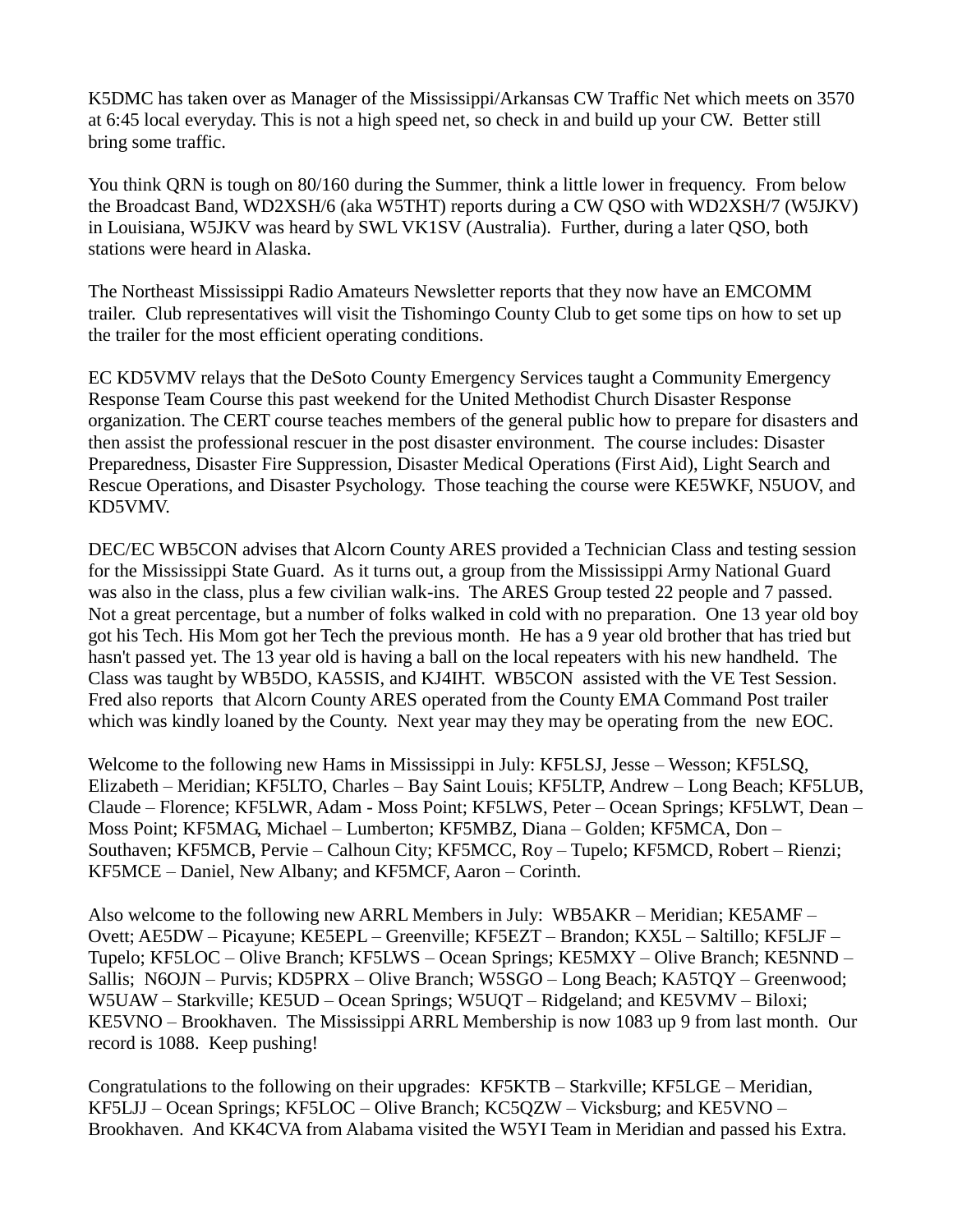Also congratulations to K1REZ, Scott County EC and WX5H, who both completed ARRL EC-001 - Introduction to Emergency Communications. Both are now starting on the advance course EC-016 – Public Service and Communications Management for Radio Amateurs." And in more EMCOMM news, welcome to W5UQT as EC for Madison County and W5PRL as OES.

Additional congrats to N5ORT who received 6 Meter QSLs from PJ2/K8LEE and PJ6D to make DXCC on 6. This was the 10<sup>th</sup> DXCC band for Orin giving him 10BDXCC! Rumor has it that W5XX is just waiting for a couple of more QSLs to join the club.

Club Newsletters/Reports: Chickasaw ARA (KE5RHM), Hattiesburg ARC (AC5E), Meridian ARC (W5MAV), Northeast Mississippi ARA (KE5SSB), and the Tishomingo County ARC (KU4WW).

DEC/EC Reports: AE5FE (Lauderdale/Clarke), K5FV (Rankin), KE5KTU (Hinds), K5MOZ (Jackson), WX5N (Prentiss and Tishomingo), WV1Q (Jasper), W5UQT (Madison), KE5WJN (Pearl River).

Regret to report the passing of K5VAK of Kosciusko.

HF Net Reports - sessions/QNI/QTC (Net Manager)

Magnolia Section Net 31/1068/6 (K5DSG)

MS Baptist Hams Net 5/24/0 (WF5F)

MSPN 31/2328/34 (K5NRK)

MS Slow Net 21/64/1 (W3TWD)

MTN/OZK 15/47/2 (K5DMC)

VHF Net Reports - sessions/QNI/QTC (Net Manager)

Booneville and Prentiss County ARES 4/49/0 (WX5N)

Capital Area Em Net 5/78/0 (K5XU)

Delta ARES Net 3/11/0 (K5JAW)

Grenada/Yalobusha Counties ARES Net 3/16/0 (AD5IT/KE5MIS); June Report: 4/22/0

Hattiesburg AEN 5/112/0 (K5MIQ)

Itawamba County ARES 4/59/2 (KB5NMB)

Jackson ARC Em Net 4/34/1 (N5DU)